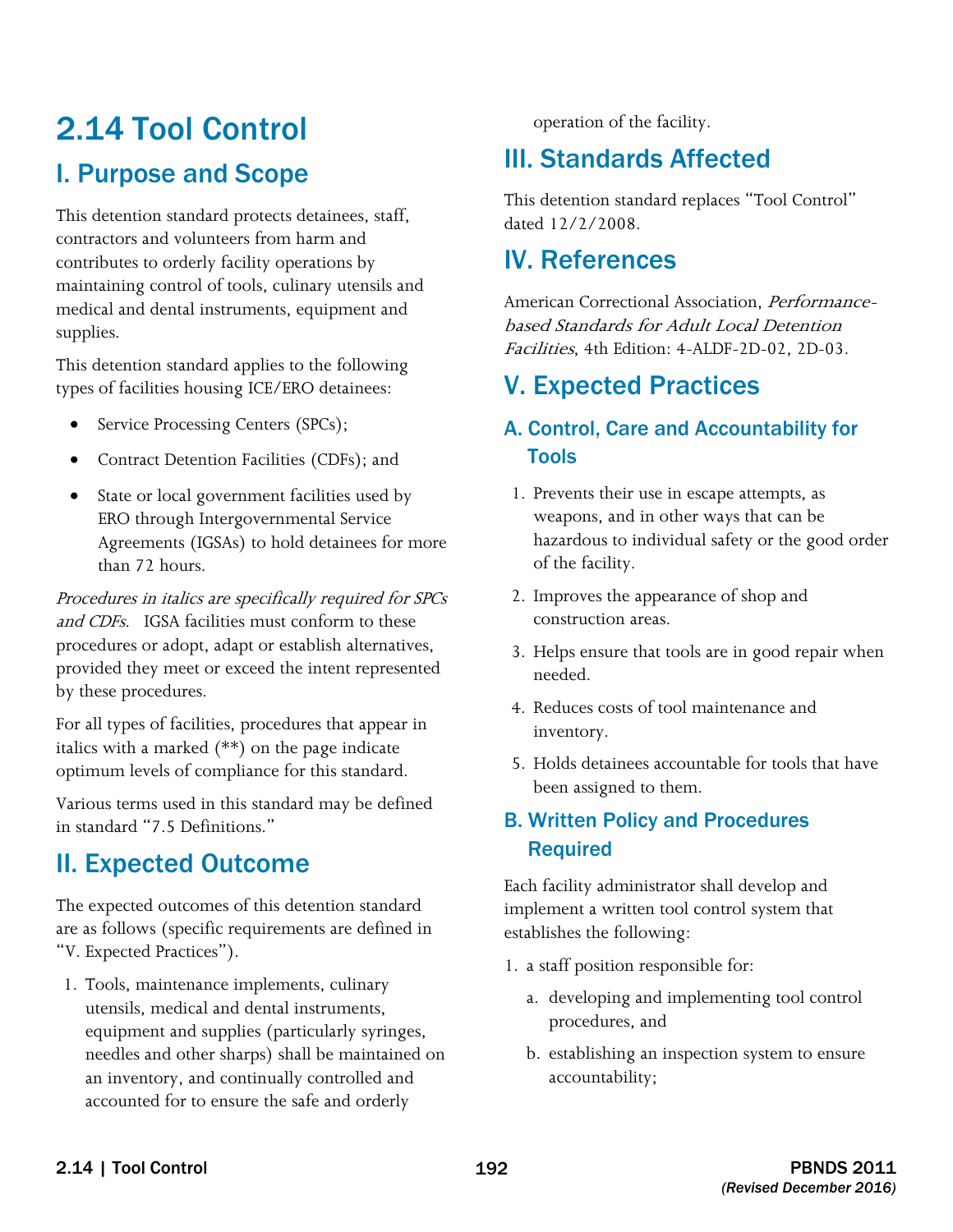The facility administrator shall delegate these responsibilities to the Chief of Security and shall also assign, in writing, the duties of tool control officer to a staff member of the Facility Maintenance Department;

- 2. a tool classification system;
- 3. procedures for marking tools so they are readily identifiable;
- 4. procedures for storing tools;
- 5. procedures and schedules for regular inventories of tools;
- 6. procedures for issuing tools to staff and detainee workers;
- 7. procedures governing lost tools;
- 8. procedures for surveying and destroying excess, broken, or worn-out tools; and
- 9. procedures for inspecting and controlling tools and equipment brought into the facility temporarily (e.g., repair and maintenance workers, sports teams.)

#### C. Tool Classification

The facility shall develop and implement a tool classification system.

Tools are assigned one of two categories:

- 1. restricted (class "R")—dangerous/hazardous tools; and
- 2. non-restricted—non-hazardous tools.

Class "R" tools include:

- 1. tools too dangerous for detainees to handle without constant staff supervision;
- 2. tools to which detainee access is prohibited;
- 3. tools that could facilitate an escape or an escape attempt;
- 4. tools that are useful in making weapons, could double as weapons, or are capable of causing

serious bodily harm;

- 5. power hand tools, with or without cords; and
- 6. other tools which are generally hazardous to facility security or personal safety.

Examples of restricted tools include:

- 1. metal cutting blades;
- 2. mixing chambers;
- 3. bolt cutters;
- 4. ramset gun and ammunition (stored in armory only);
- 5. diamond-tipped tools;
- 6. core drills;
- 7. drills;
- 8. circular saws; and
- 9. knives and other sharp culinary utensils.

The facility administrator shall establish a policy document on facility tool use and storage that includes separate, comprehensive, alphabetical lists of both restricted and non-restricted tools.

- 1. The lists shall indicate which of the listed tools are available on-site, describe them by type, and specify tool sizes.
- 2. The lists shall be kept current by formatting them as attachments to the policy document, and shall be maintained and updated electronically.
- 3. The lists shall be updated and distributed at least quarterly.

 sequentially in standard increments may appear as a Tools included in tool sets and tools sized single listing. For example:

- drill bits, metal/wood 1/32"-7/8"
- drill bits, metal/wood 7/16"-7/8"
- wrench, comb. box/open end 1/4"-7/16"
- wrench, comb. box/open end 7/16"-7/8"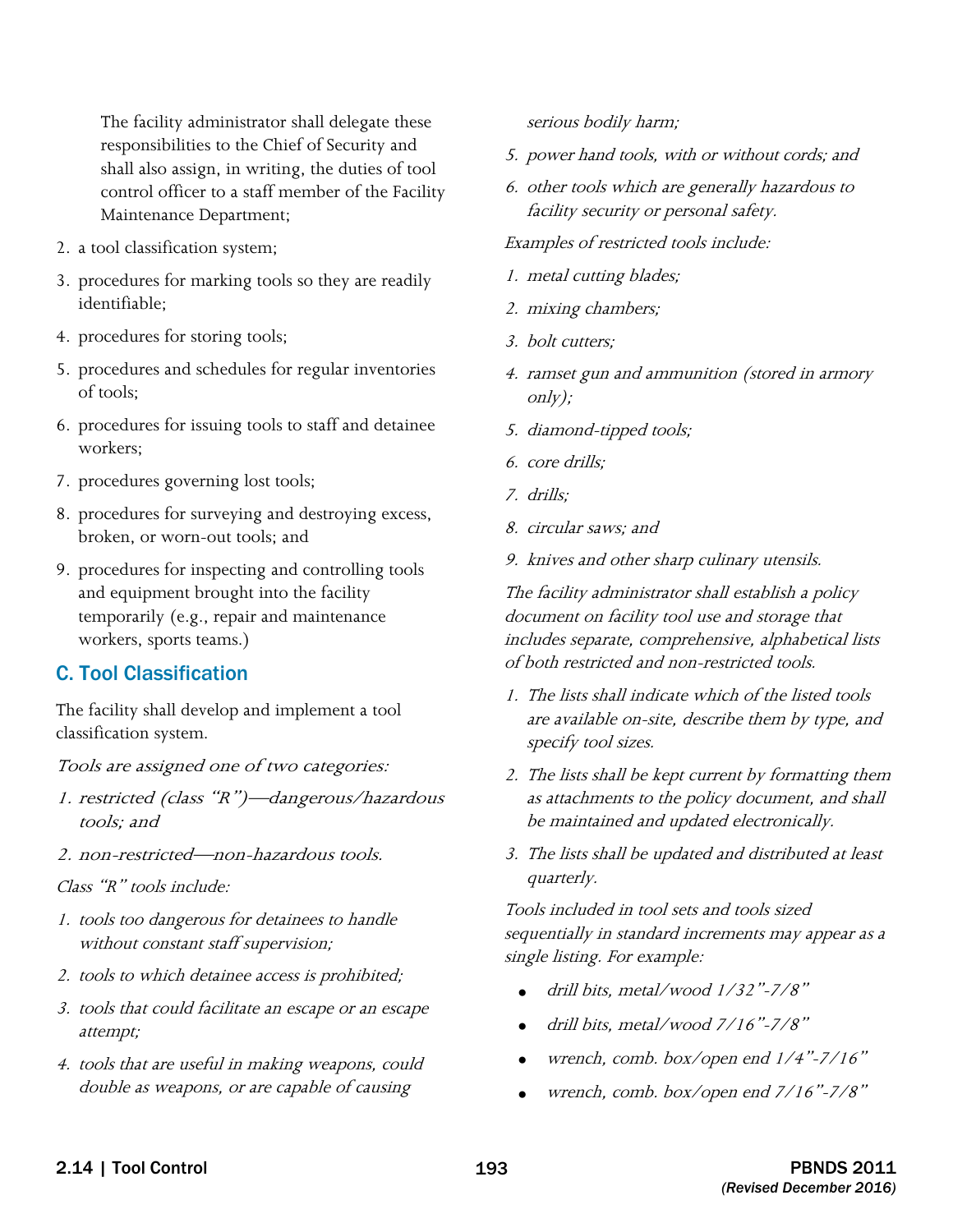When a single set listing is insufficiently clear, each tool must be listed separately—for example, if a facility had a single "wrench, combination box/open end, 1 7/8 inches" but not the smaller or larger sizes; or had several wrenches in different sizes, but without standard size differences.

### *D. Daily Removal and Storage of Class "R" Tools*

Staff shall remove restricted tools from work areas at the end of each workday for safekeeping in a secure tool room, the armory, or the control center.

#### *E. Acetylene*

Staff shall:

- 1. restrict the supply of acetylene entering the facility to the amount needed in a single day; and
- perimeter in accordance with applicable codes, 2. at the end of each workday, store the used and unused acetylene tanks outside the secured standards and regulations (Occupational Safety and Health Administration's industrial safety regulations, etc.).

#### F. Departmental Responsibilities

At a minimum, the following departments shall maintain tool inventories:

- 1. Facility Maintenance Department;
- 2. Medical Department;
- 3. Food Service Department;
- 4. Electronics Shop;
- 5. Recreation Department; and
- 6. Armory

Each department head is responsible for implementing tool control procedures in that department, and the following procedures are specifically required of the facility maintenance department head, health services administrator (HSA), food service manager, electronics technician, recreation specialist and senior firearms instructor:

- 1. prepare a computer-generated inventory of all class "R" tools in the maintenance restricted-tool room, the medical facility, the food service department, the electronics work area, recreation areas and the armory;
- 2. post a copy of the class "R" tool inventory with the equipment in a prominent position in the equipment area;
- 3. submit a second copy of the inventory to the Chief of Security;
- 4. retain a third copy in the department;
- 5. review and where necessary revise the class "R" tool inventory on a regular schedule:
	- a. weekly-food service,
	- b. monthly—facility maintenance, medical, and
	- c. quarterly—electronics work area, recreation areas, armory;
- 6. forward a copy of the inventory report to the facility administrator;
- 7. report missing tools in accordance with procedures specified below; and
- 8. include on all inventory sheets the date of issuance/revision.

## G. Tool Identification

The facility administrator shall establish written procedures for marking tools and making them readily identifiable.

- 1. The tool control officer shall mark every tool in every work location with a symbol signifying its storage location (e.g., "armory," "control center"). Some tools shall require AMIS barcoding.
- 2. Tools too small, fragile, or otherwise susceptible to damage (e.g., surgical instruments, micrometers, small drill bits) shall be inventoried and kept in locked storage when not in use.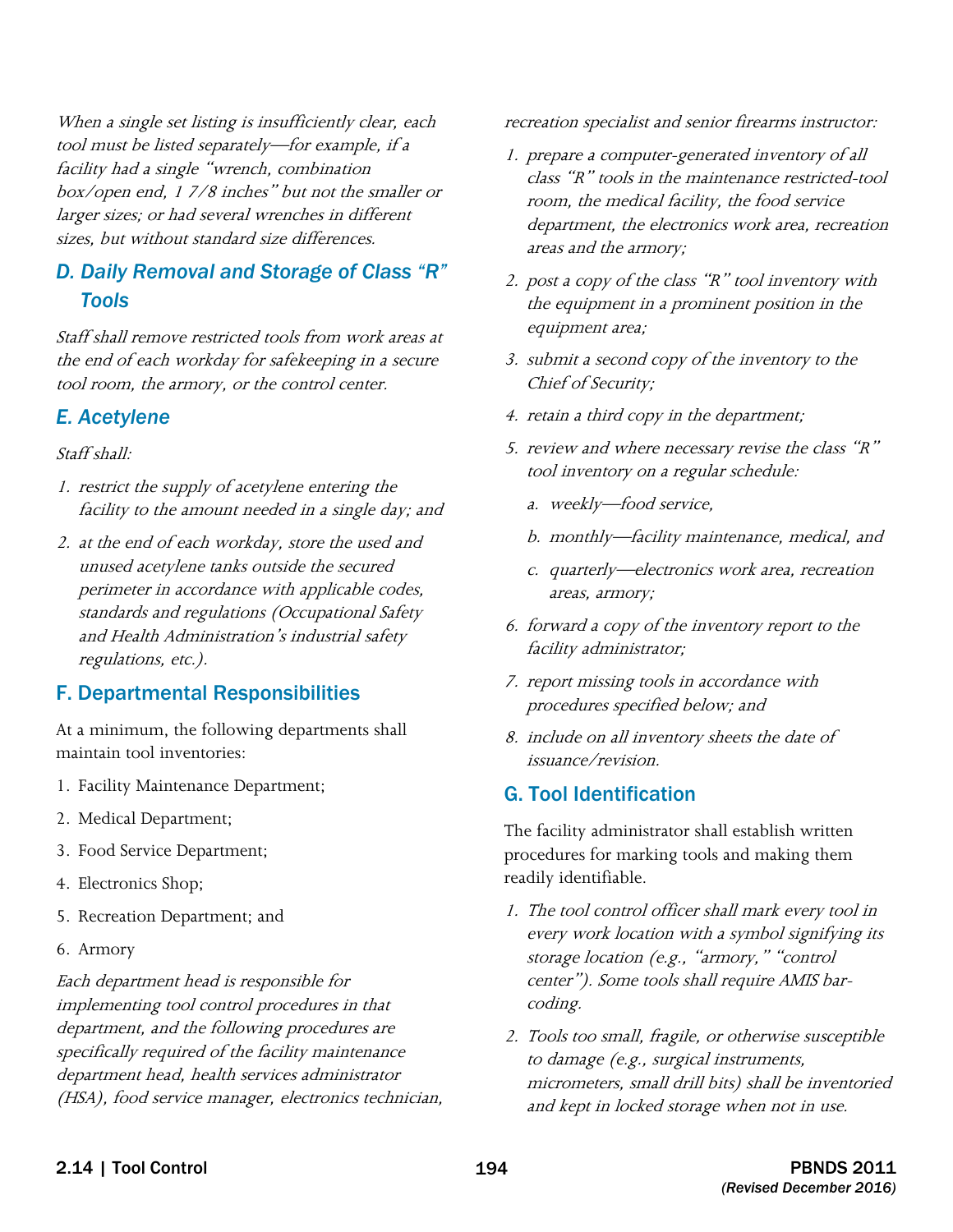#### H. Storage in Work Areas

The facility administrator shall establish written procedures for a tool-storage system that ensures accountability. Commonly used, mounted tools shall be stored so that a tool's disappearance shall not escape attention.

- 1. Work-detail supervisors shall account for all tools at the end of every work period.
- 2. Shadow boards shall provide storage for tools that can be mounted, as follows:
	- a. one tool per shadow;
	- b. tool and shadow identical in size and shape; and
	- c. color-coded:

1) white backgrounds for all shadow boards

2) red shadows for restricted tools

3) black shadows for non-restricted tools

- 3. When a tool is removed from the inventory, its shadow shall likewise be removed from the shadow board;
- 4. Shadow boards accessible to detainees shall have expanded-metal covers and shall be locked when not in use;
- 5. All restricted tools shall be secured in a central tool room, isolated from the housing units;
- 6. If maintenance workers are assigned personal shadow boards, the boards must have expandedmetal covers;
- 7. Infrequently used tools may be stored in individual tool cages with shadow boards, secured by hasp and padlock:
	- a. they must be included in the regular inventory checks;
	- b. a tag shall indicate the tool has been removed from its cage and a sign-in/out board shall indicate area, date, times and user;
- c. the staff member responsible shall maintain an inventory sheet in the tool cage and provide a copy to the tool control officer;
- d. Tools not adaptable to shadow boards shall be kept in a locked drawer or cabinet;
- e. Staff shall not open sterile packs for inventory or any other non-medical reason, except when tampering or theft is suspected, in which case staff shall contact the health services department before opening a pack from which instruments may have been removed. To prevent such incidents, sterile packs shall be stored under lock and key at all times; and
- f. Individual toolboxes containing tools used on a daily basis must be secured with hasp and padlock. The individual responsible for the toolbox shall keep an inventory sheet in the toolbox, and the tool control officer shall maintain copies of all such inventory sheets.

#### I. Receipt of Tools

1. If the warehouse is located outside the secure perimeter, the warehouse shall receive all tool deliveries.

 site-specific procedures (e.g., storing the tools at the rear sally port until picked up and receipted by shall immediately place certain tools (e.g., band If the warehouse is located within the secure perimeter, the facility administrator shall develop the tool control officer). The tool control officer saw blades, files and all restricted tools) in secure storage.

2. New tools shall be issued only after the tool control officer has marked and inventoried them. Inventories that include any portable power tools shall provide brand name, model, size, description and inventory control/AMIS number.

#### J. Tool Inventories

The facility administrator shall schedule and establish procedures for the quarterly inventorying of all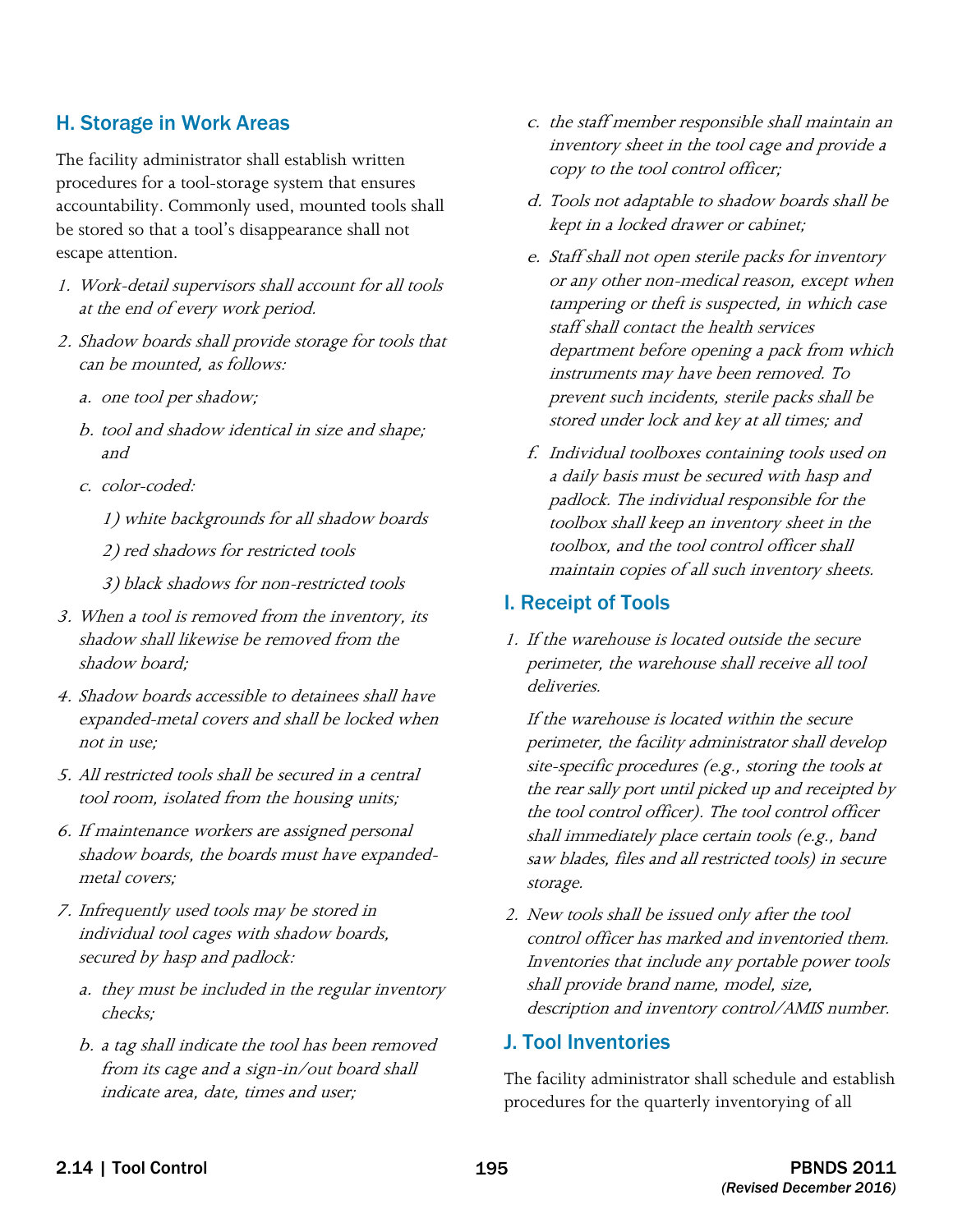tools. Facilities shall use inventory control number/AMIS bar code labels as necessary.

- 1. Inventory maintenance at each work location is the responsibility of the detail supervisor and department head.
- 2. The work detail supervisor or staff member assigned a toolbox shall be accountable for the control of his/her assigned tools on a daily basis.
- 3. Any tool permanently removed from service shall be turned in to the tool control officer for record keeping and safe disposal.
- 4. Tool inventories shall be numbered and posted conspicuously on all corresponding shadow boards, toolboxes and tool kits. While all posted inventories must be accurate, only the master tool inventory sheet in the office of the Chief of Security requires the certifiers' signatures.
- 5. Tools in current use shall be inventoried in accordance with the following schedule:
	- a. Annual

Once each year at a minimum, the tool control officer and employees responsible for tools shall together inventory all tools/equipment on-site.

- 1)Each inventory-taker shall certify with name, title and identification number the accuracy of that inventory. Certification must be approved by the facility maintenance supervisor and Chief of Security.
- 2)The tool control officer shall provide the Chief of Security a complete set of the separate inventories (e.g., restricted tools, non-restricted tools) referred to as the Master Tool Inventory Sheet.

#### b. Quarterly

To ensure the accuracy and completeness of current inventory listings and check the condition of shadows and markings, every

three months the employees responsible for tools shall conduct verification inventories and initial the appropriate column on the master tool inventory sheet in the Office of the Chief of Security.

The Chief of Security shall assign an officer to monitor the quarterly inventories. This officer shall clearly initial the bottom of each form certifying that the records have been checked and all inventories completed.

6. Inventory Files

The facility administrator's designee shall maintain a separate file folder for each shop or area in which tools are stored.

a. The left side of the folder shall contain the master tool inventory sheet(s).

When an addition or deletion is made to the master inventory, the page on which the change is made shall be completely retyped or reprinted and inserted into the master inventory. Staff shall not destroy any of the original pages, but shall move them to the right side of the folder for future reference.

- b. The right side of the folder shall also contain documentation including, but not limited to:
	- 1) lost or missing tool reports;
	- 2) requests for inventory additions or deletions;
	- 3) survey requests and reports;
	- 4) store room requisition forms; and
	- 5) any other document directly related to sitespecific tool control procedures.
- shall place the form on the left side of the folder and move the previous year's to the materials for the current year plus the c. When the annual inventory is completed, staff right side. Each folder shall contain the preceding two years, with a divider to separate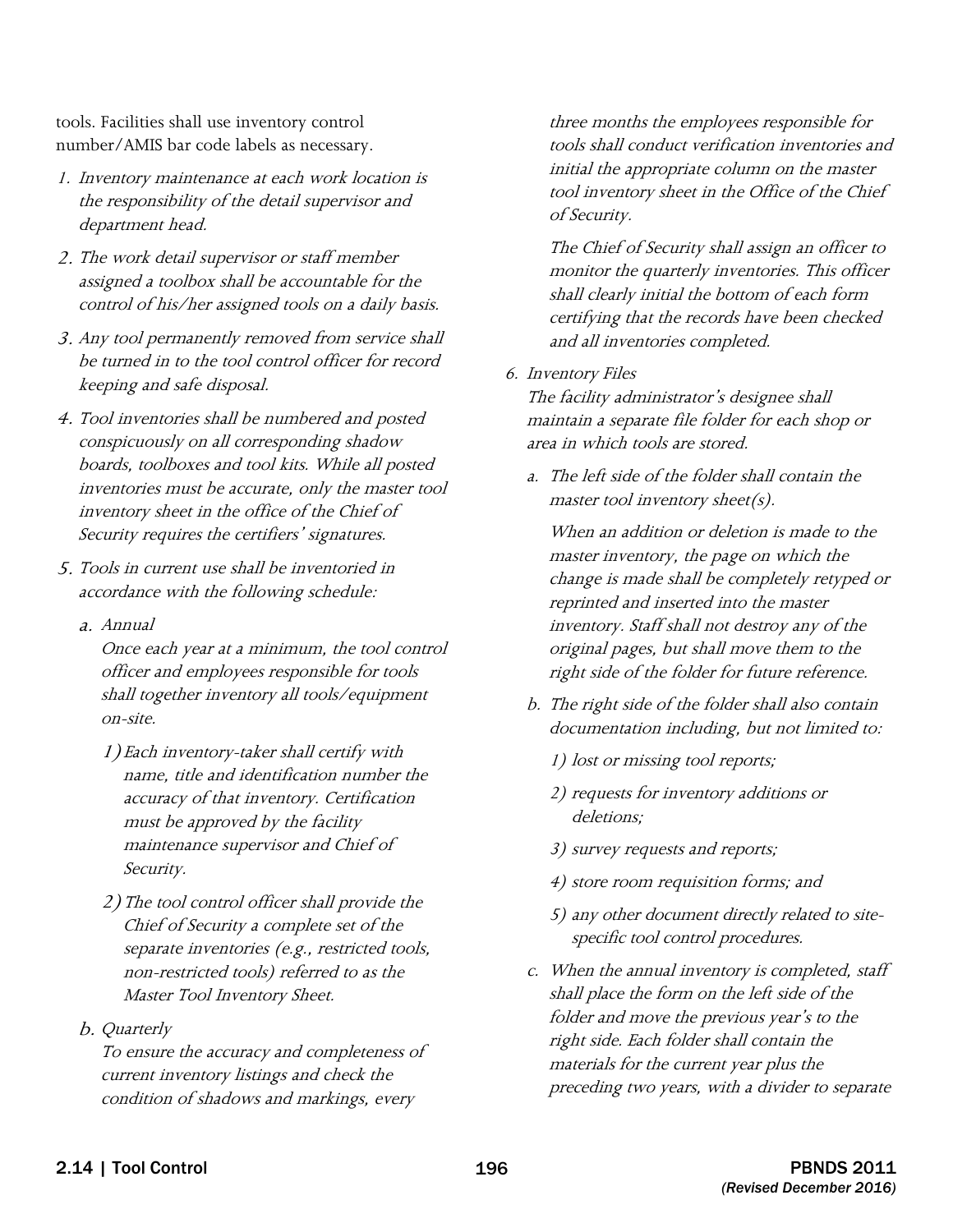the annual records.

- tools upon their arrival and departure. The Chief 7. Tools Used by Contractors Staff shall conduct an inventory of all contractor of Security shall establish control procedures, particularly for restricted tools. The Chief of Security, facility maintenance supervisor and construction foreman shall maintain copies of all such inventories and control procedures.
- 8. Tools Purchased from Surplus Property Tools purchased or acquired from surplus property shall be stored in the designated secure storage area. The responsible employee shall maintain a continual inventory of unmarked or excess tools returned to secure storage for issue or reissue. The tool control officer has sole authority to draw tools from this source. Any such tools kept in the tool control officer's storage area shall be registered in a continual inventory.
- 9. Control and Inventory of Certain Items Not Classified as Tools

Other items that require strict property management controls, like weapons (other than firearms), chemical agents, restraints, other useof-force and disturbance control equipment, binoculars, communication equipment and similar items shall be inventoried (with serial numbers), maintained, issued and disposed of in accordance with the procedures for tools established herein.

Control, inventory, maintenance and destruction of ICE firearms are governed by the ICE Interim Firearms Policy (7/7/2004).

10. Tool and Equipment Accountability All tools and equipment shall be accounted for and documented on a regular basis.

#### K. Issuing Tools

 issuance of tools to staff and detainees; security issues of restricted and unrestricted tools; and control of Each facility shall have procedures in place for the

ladders, extension cords and ropes.

- 1. The Chief of Security shall issue a restricted tool only to the individual who shall be using it.
- 2. Detainees may use non-restricted tools under intermittent supervision; however, the detail supervisor shall account for all tools at the end of every work period.
- 3. A metal or plastic chit receipt shall be taken for all tools issued, and when a tool is issued from a shadow board, the receipt chit shall be visible on the shadow board.
- 4. The facility administrator shall establish sitespecific procedures for the control of ladders, extension cords, ropes and hoses, according to the following procedures:
	- a. all ladders, extension cords, ropes and hoses over three feet long shall be stored in the designated location when not in use;
	- b. every staff member supervising the use of extension ladder and/or heavy equipment shall have at his/her disposal a portable twoway radio;
	- c. ladders shall be inventoried and stored by size to facilitate inspection and handling;
	- d. extension cords must be inventoried and have a metal or plastic tag attached, indicating issue number (by location) and length of cord;
	- e. extension cords longer than 10 feet shall be classified and handled as Class "R" tools; and
	- f. in high-rise facilities, electrical cords attached to buffers, vacuum cleaners, etc., may not exceed two feet.
- 5. Scissors used for in-processing shall be securely tethered to the fixture at which they are used.
- 6. Issuance of tools from a storage location for a specified project for extended periods requires approval of the Chief of Security. The work detail supervisor shall conduct daily on-site checks of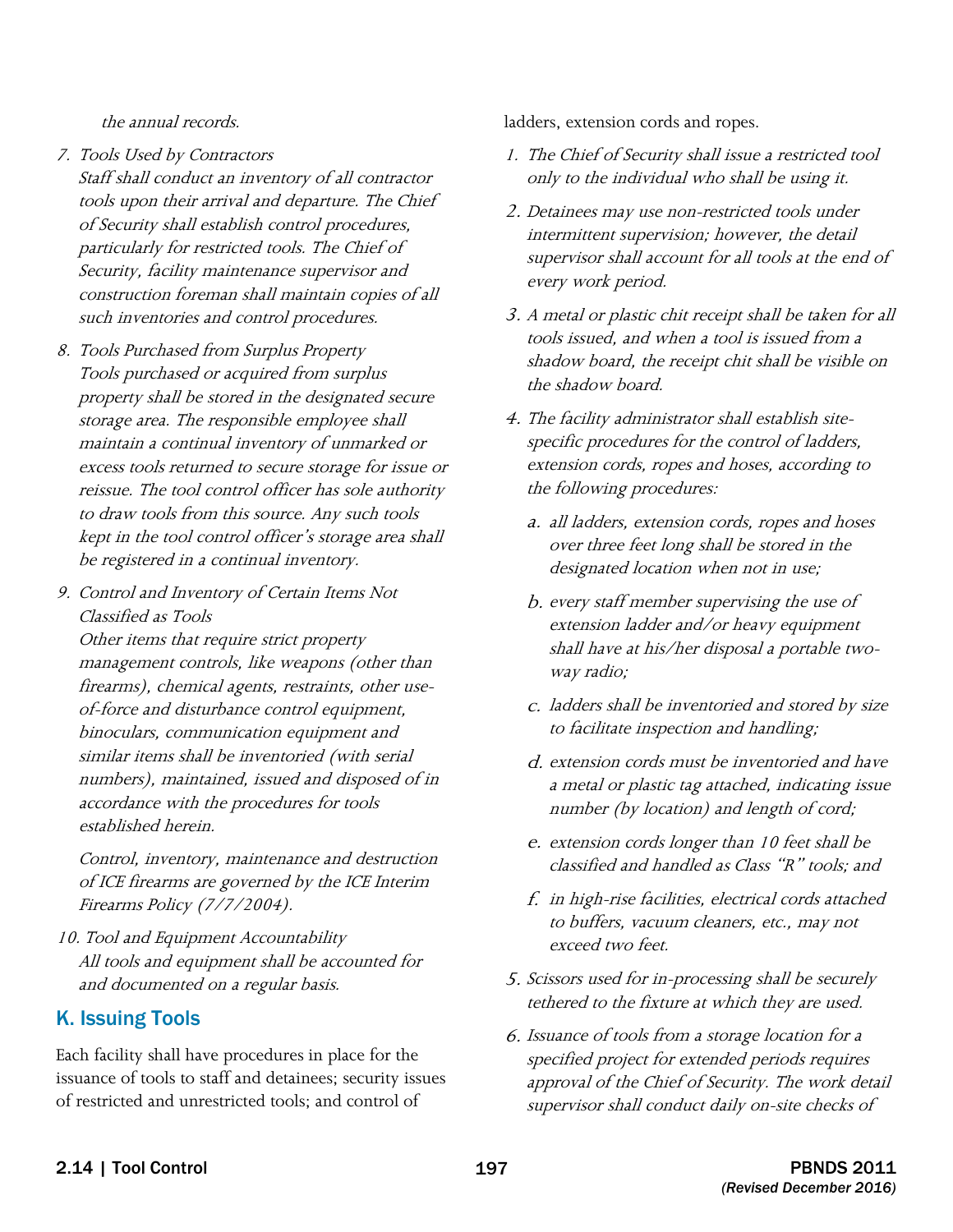extended-use tools issued from the central tool room, and the facility maintenance supervisor shall conduct such checks monthly at a minimum.

### L. Lost Tools

The facility administrator shall develop and implement procedures governing lost tools, including, verbal and written notification to supervisory officials, addressing detainees with prior access to the tool $(s)$  in question, and documentation and review.

- missing or lost, staff shall notify a supervisor 1. When a restricted or non-restricted tool is immediately and the Chief of Security in writing as soon as possible.
- 2. When the tool is a restricted (class "R") tool, staff shall inform the shift supervisor orally immediately upon discovering the loss. Any detainee(s) who may have had access to the tool shall be held at the work location pending completion of a thorough search.
- item is missing or lost, staff shall immediately supervisor and written notification to the facility 3. When a medical department tool or equipment inform the HSA, who shall make the immediate verbal notification to the Chief of Security or shift administrator.
- 4. The shift supervisor's office shall maintain a losttool file, monitor the individual reports for accuracy, ascertain any unusual patterns or occurrences of loss in one or more shops, document search efforts, and send written notification to the Chief of Security.
- 5. On the day a tool is recovered, staff shall complete the lost or missing tool report and send copies to the Chief of Security and shift supervisor.
- 6. The facility administrator shall implement quarterly evaluations of lost/missing tool files, reviewing the thoroughness of investigations and

 right side of the tool inventory folder for the shop efforts to recover tools. Documentation of the quarterly evaluations shall be maintained on the or area concerned.

## M. Disposition of Excess Tools

All broken or worn-out tools shall be surveyed and destroyed in accordance with the written procedures established by the facility administrator.

- 1. The tool control officer or security officer shall implement procedures for storing broken and/or worn-out tools in a secure area, pending survey and disposition.
- 2. Excess tools not being surveyed shall remain in a designated secure storage area until included in a subsequent survey or returned to use.
- 3. To maintain tool inventories at the most efficient operating level, staff in every shop and department shall identify and move to a secure storage area all rarely used tools. Bin cards shall account for the tools moved from shop to storage areas.
- 4. Either the tool control officer or security key control officer shall be responsible for destroying all surveyed tools.
- 5. The office of the Chief of Security shall maintain records of all tool surveys.

# N. Private/Contract Repair and Maintenance Workers

Before entering or leaving the facility, all visitors, including repair and maintenance workers who are not ICE/ERO or facility employees, shall submit to an inspection and inventory of all tools, tool boxes and equipment that could be used as weapons.

Contractors shall retain a copy of the tool inventory while inside the facility.

An officer shall accompany non-employee workers in the facility to ensure that security and safety precautions and procedures are followed at all times,